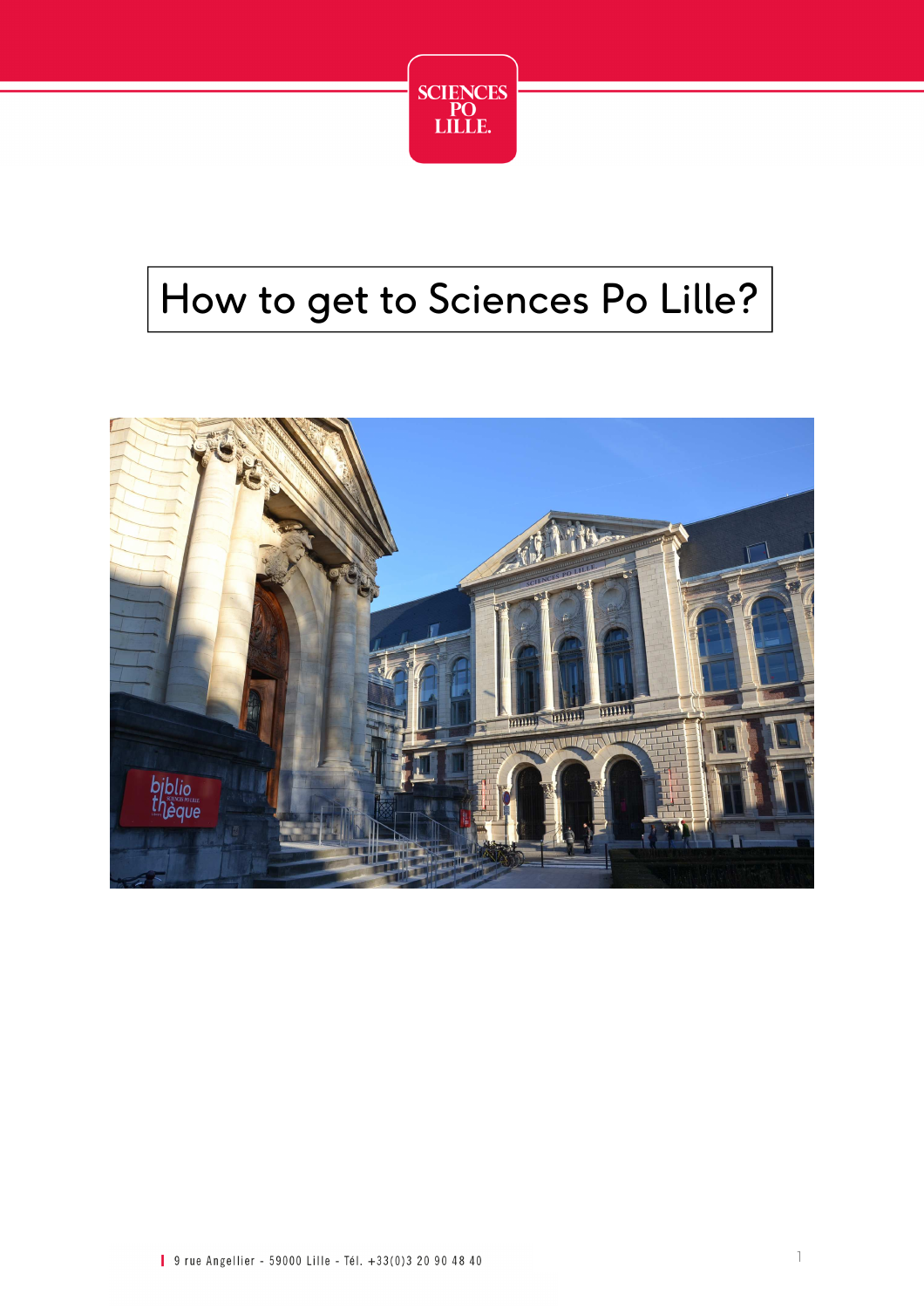

## Different options

| Option 1: you come from Paris Charles de Gaulle 3              |
|----------------------------------------------------------------|
| Option 2 you come directly from Paris Gare du Nord  4          |
| Option 3: you come from Brussels Zaventem  5                   |
|                                                                |
|                                                                |
| Option 6: you come from the station Lille Flandres 8           |
| Option 7: you come from the station Lille Europe  9            |
| Map from station Lille Grand Palais to Sciences Po Lille<br>10 |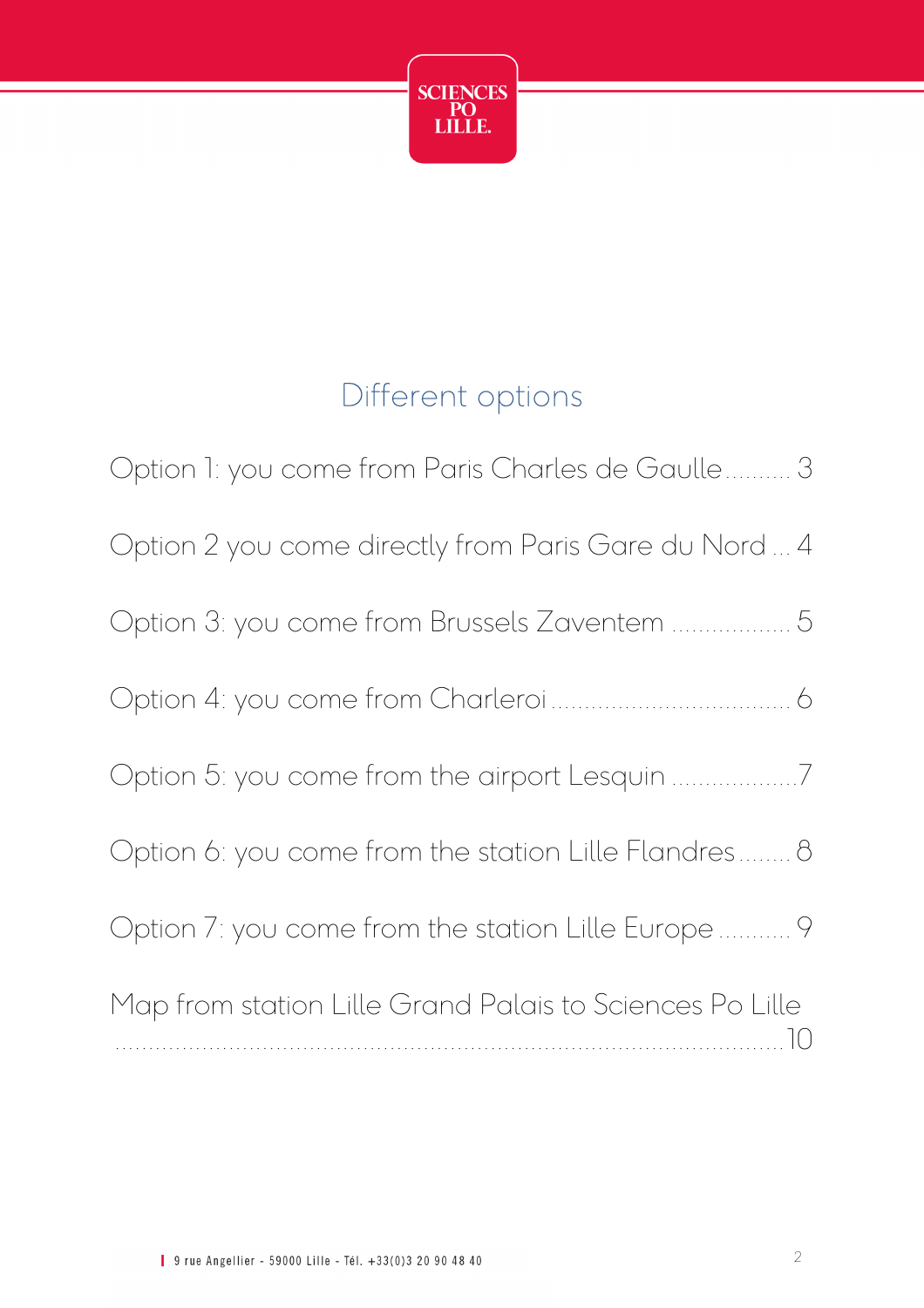

## Option 1: you come from Paris Charles de **Gaulle**



Take the RER B direction Aéroport d´Orly / Robinson / Saint-Rémy-lès-Chevreuse

Get off the train at station Gare du Nord





Take a train direction Lille Europe

Follow option 7



## More information :

- First step:
	- o you need to go to the train station "Paris Gare du Nord", so you have to take a Paris train called RER B (direction Aéroport d'Orly / Robinson / Saint-Rémy-lès-Chevreuse). Get off the train at the station "Gare du Nord". *Cost: 10€*
	- o *you can find more information on this website: https://www.ratp.fr/*
- Second step:
	- o you will need to take a train (TGV) direction "Lille Europe". *Cost: 30 ~ 70€*
	- o *you can find more information on this website: https://www.oui.sncf/*
- From this point
	- o follow option 7 (Page 9)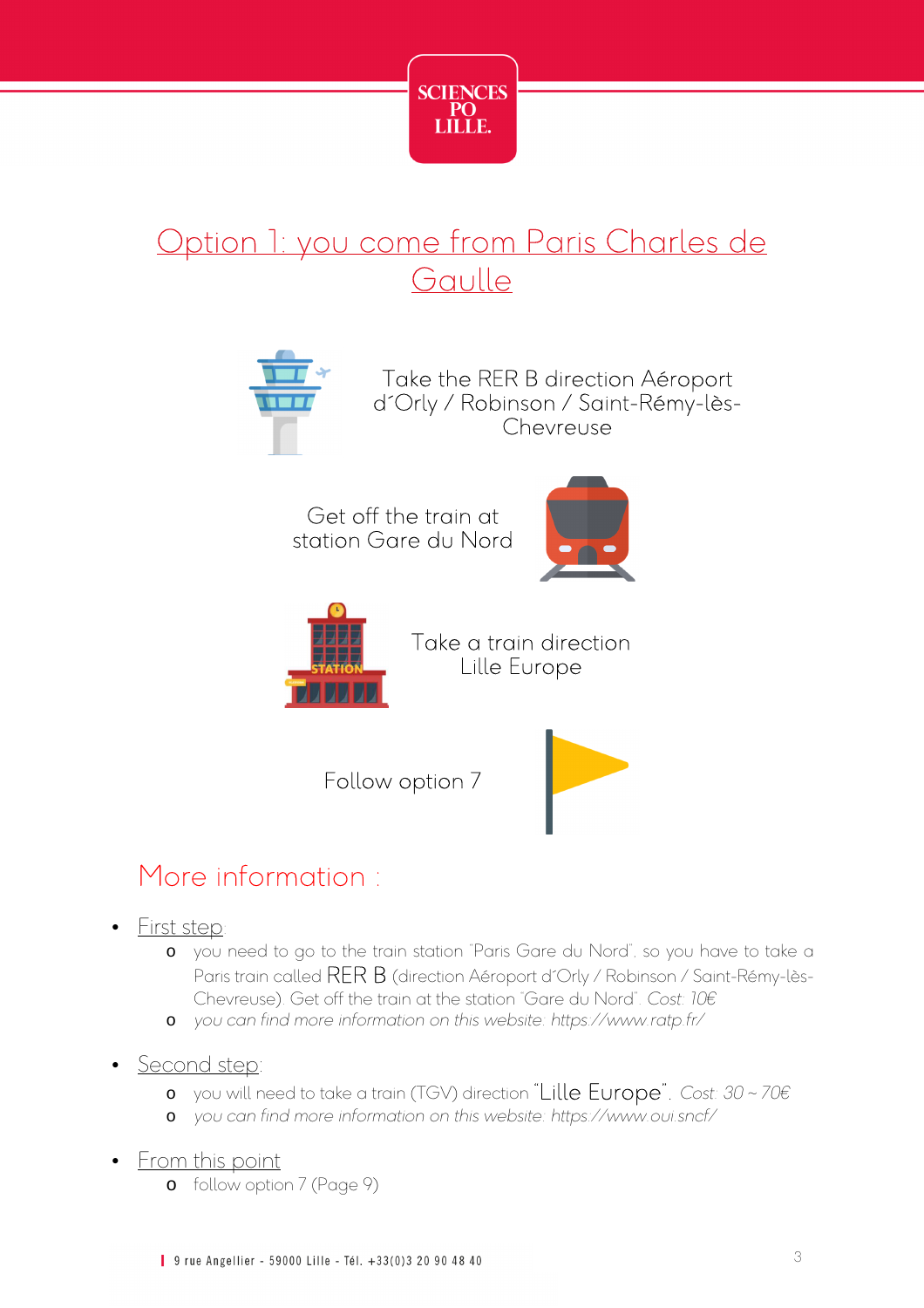

## Option 2 you come directly from Paris Gare du Nord



Take a train direction Lille Europe

Follow option 7



#### More information :

- First step:
	- o you will need to take a train (TGV) direction "Lille Europe". *Cost: 30 ~ 70€*
	- o *you can find more information on this website: https://www.oui.sncf/*
- From this point
	- o follow option 7 (page 9)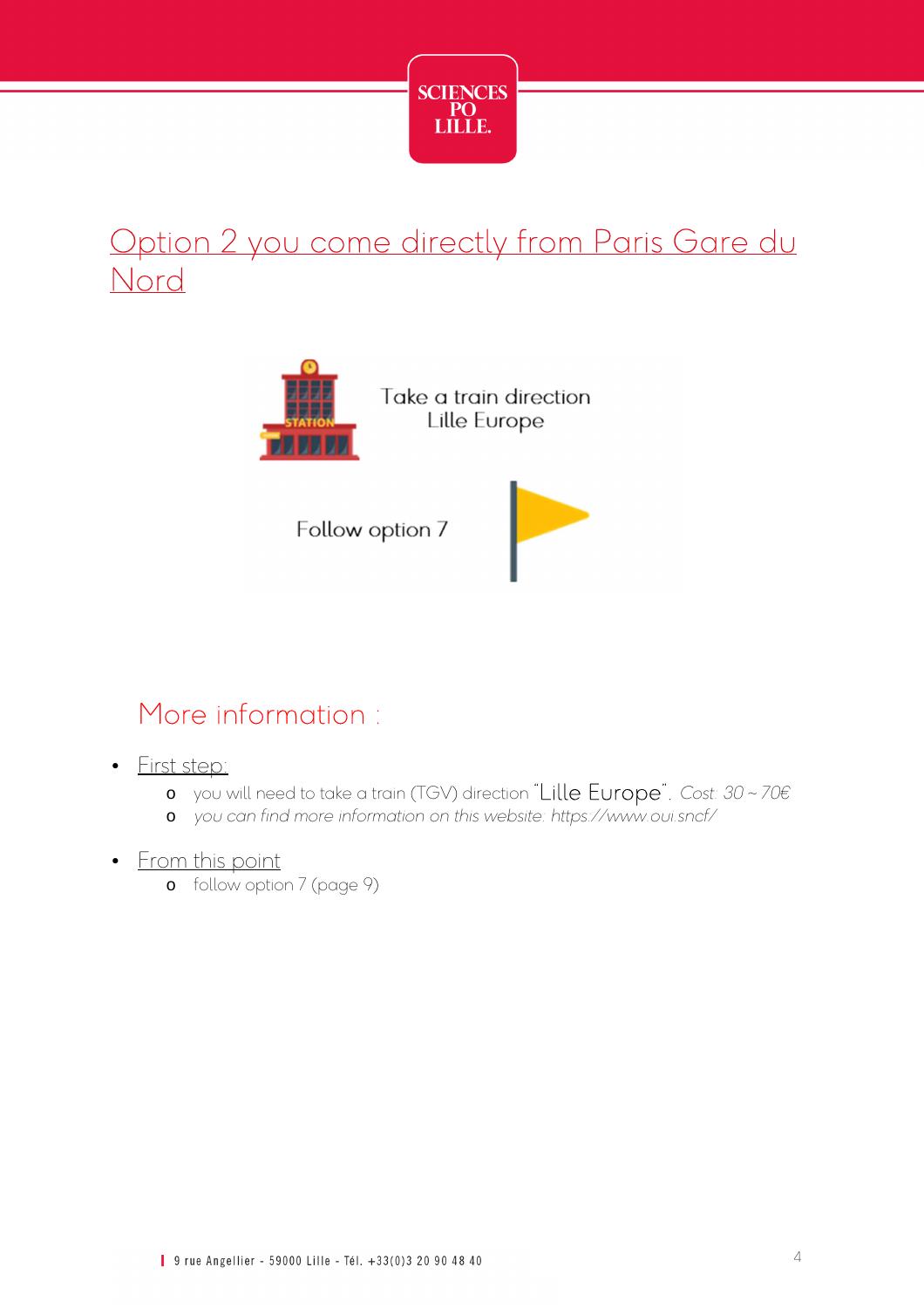

## Option 3: you come from Brussels Zaventem



#### More information:

- First step:
	- o You need to go to the station "Bruxelles Midi", therefore you firstly will take an **intercity** train (direction "Braine le Comte" or "Tournai"). Get off the train at the station "Bruxelles Midi". Cost: 3€
	- o *More information on this website: htttp://www.belgianrail.be/fr/home.aspx*
- Second step:
	- o You will need to take a train (TGV) direction Lille Europe. Cost 25€ ~50€
	- o *More information on this website*: *https://www.b-europe.com/EN*
- From this point:
	- o Follow option 7 (page 9)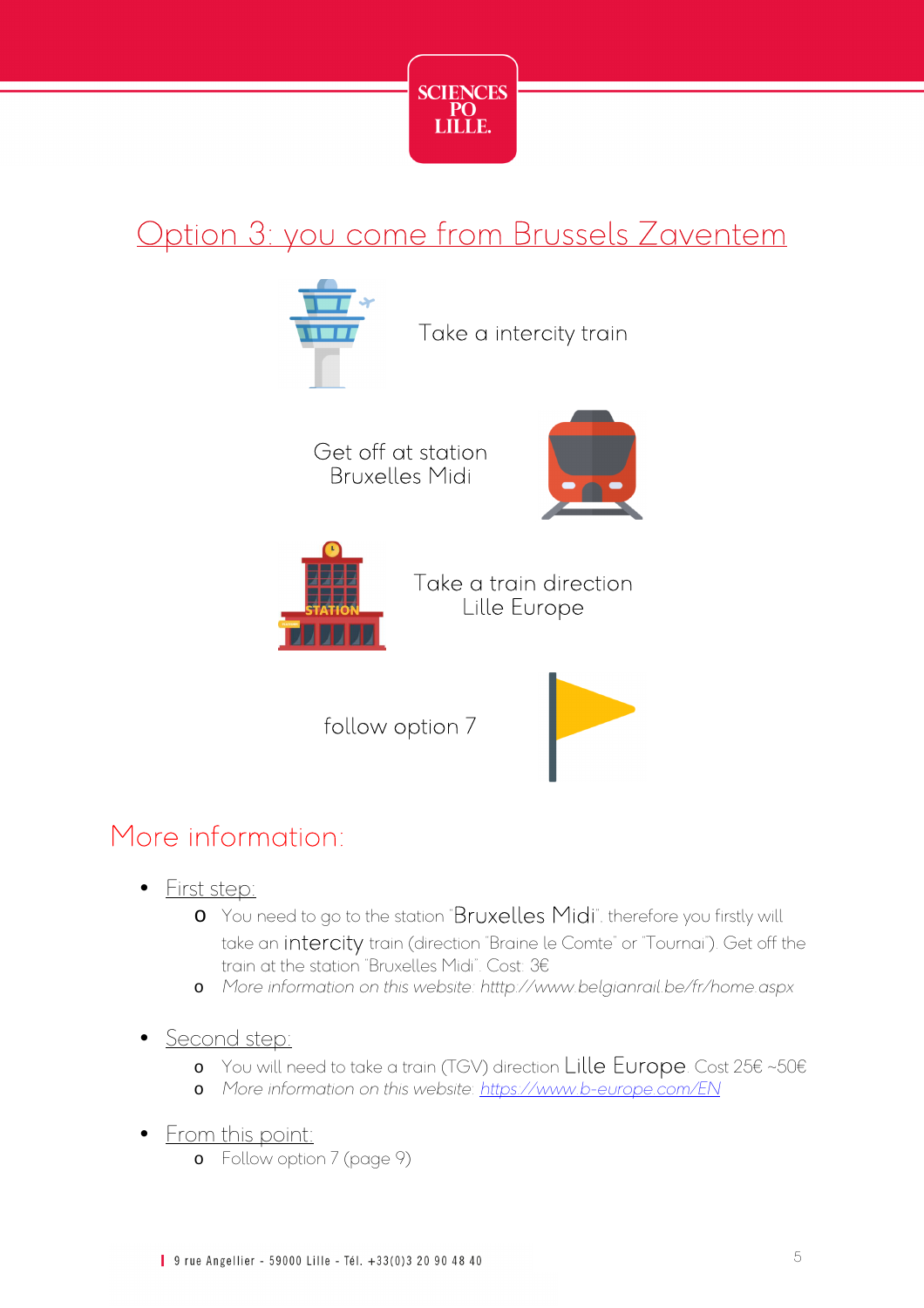

## Option 4: you come from Charleroi



#### More information:

- First step:
	- o you will need to take an intercity train direction "Tournai". *Cost: 25 ~ 40€*
	- o *more information on this website: htttp://www.belgianrail.be/fr/home.aspx*
- Second step
	- o you get off at the station Tournai
- Third step:
	- o You take a train direction "Lille Europe". Cost: 25€~60€
	- o *More information on this website: https://www.b-europe.com/EN*
- <u>From this point</u>
	- o You follow the option 7 (page 9)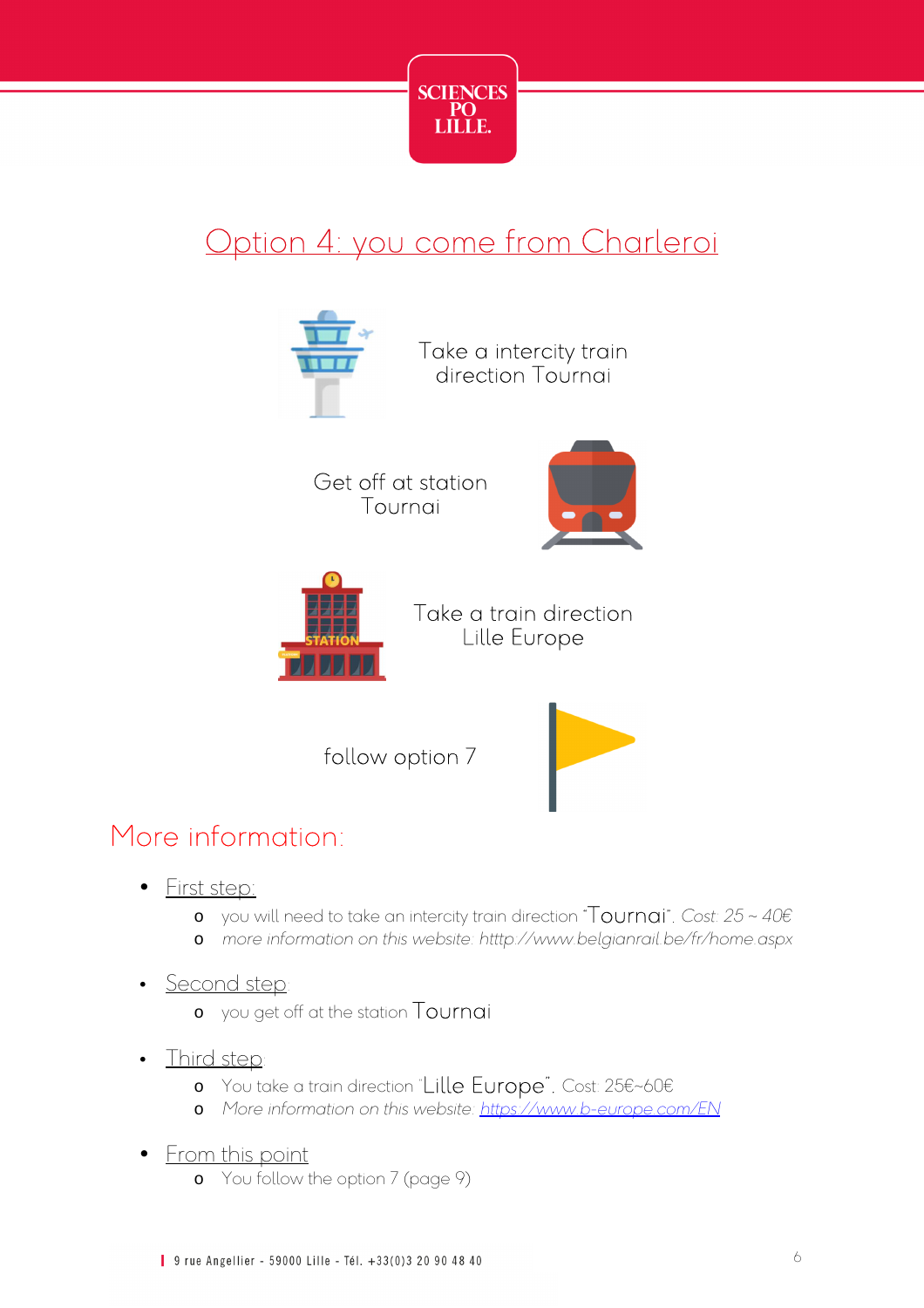

## Option 5: you come from the airport Lesquin



## More information: (https://www.transpole.fr/fr/)

- First step:
	- o You take the bus 57 at the station Verdun direction Fort de Mons
- Second step:
	- o You get off the bus at the station Porte des Postes
- Third Step:
	- o You take the subway (red line) direction CH Dron
- Fourth Step:
	- o You get off at the station Lille Grand Palais
- From this point:
	- o Follow the map page 10

*TRANSPORT TICKET PRICE: 1.60€*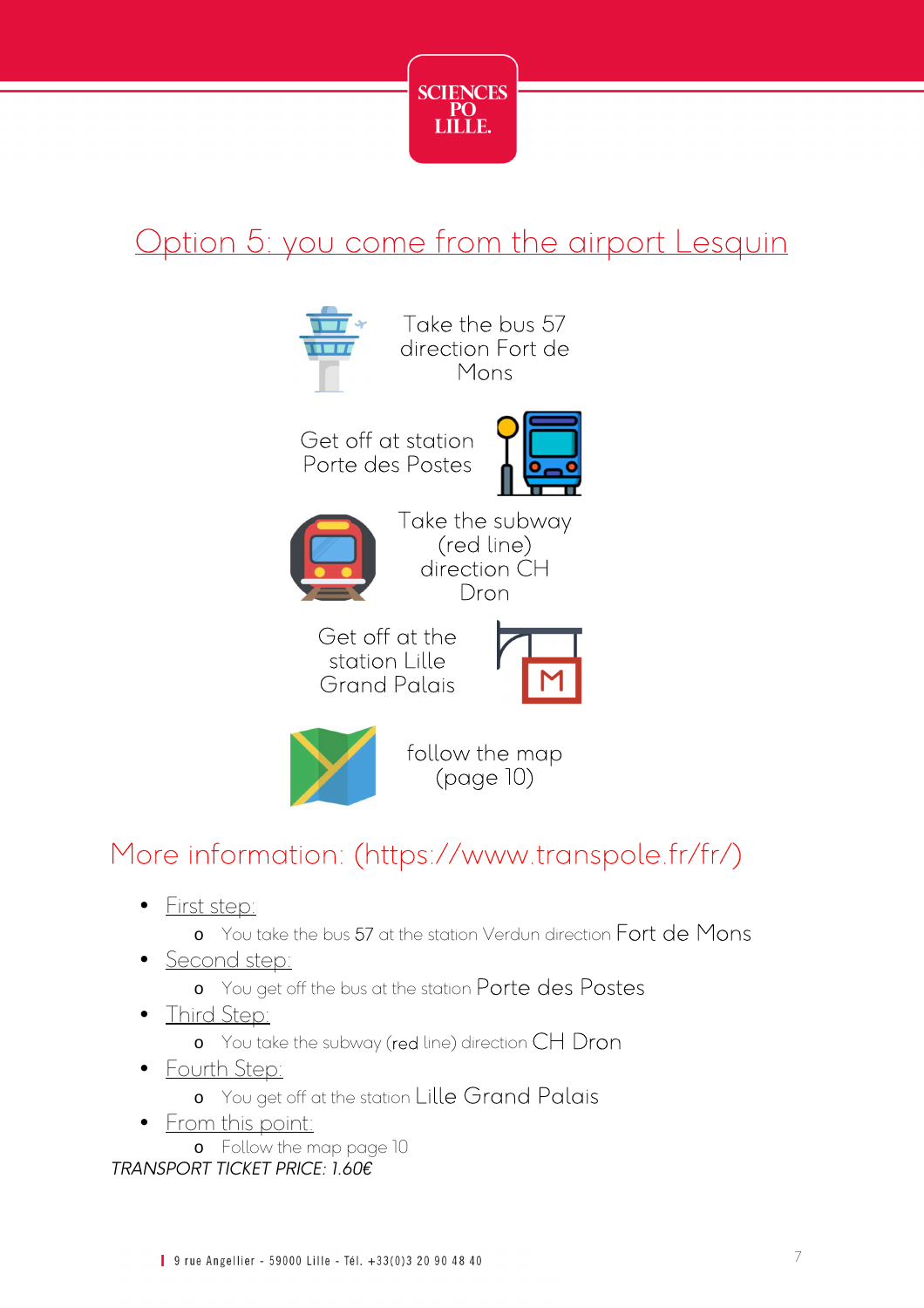

## Option 6: you come from the station Lille Flandres



Take the subway (red line) direction CH Dron

Get off at the station Lille Grand Palais





follow the map (page 10)

## More information: (https://www.transpole.fr/fr/)

- First step
	- o You take the subway (red-line) direction St-Philibert
- Second step
	- o You get off at station Lille Grand Palais
- From this point: o Follow the map page 10

*TRANSPORT TICKET PRICE: 1.60€*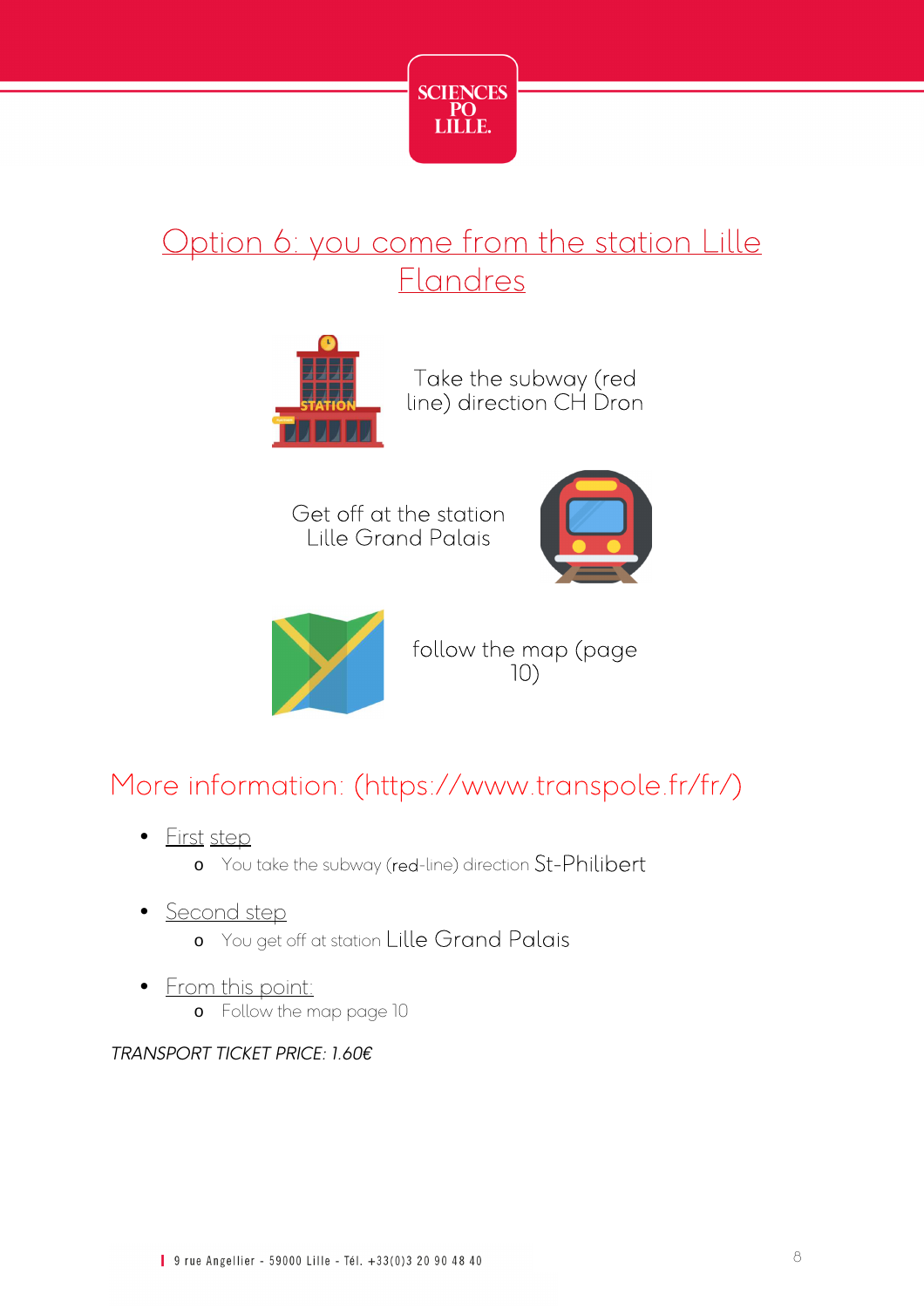

## Option 7: you come from the station Lille **Europe**



Take the subway (red line) direction CH Dron

Get off at the station Lille Grand Palais





follow the map (page 10)

## More information: (https://www.transpole.fr/fr/)

- First step
	- o You take the subway (red-line) direction St-Philibert
- Second step
	- o You get off at station Lille Grand Palais
- From this point: o Follow the map page 10

#### *TRANSPORT TICKET PRICE: 1.60€*